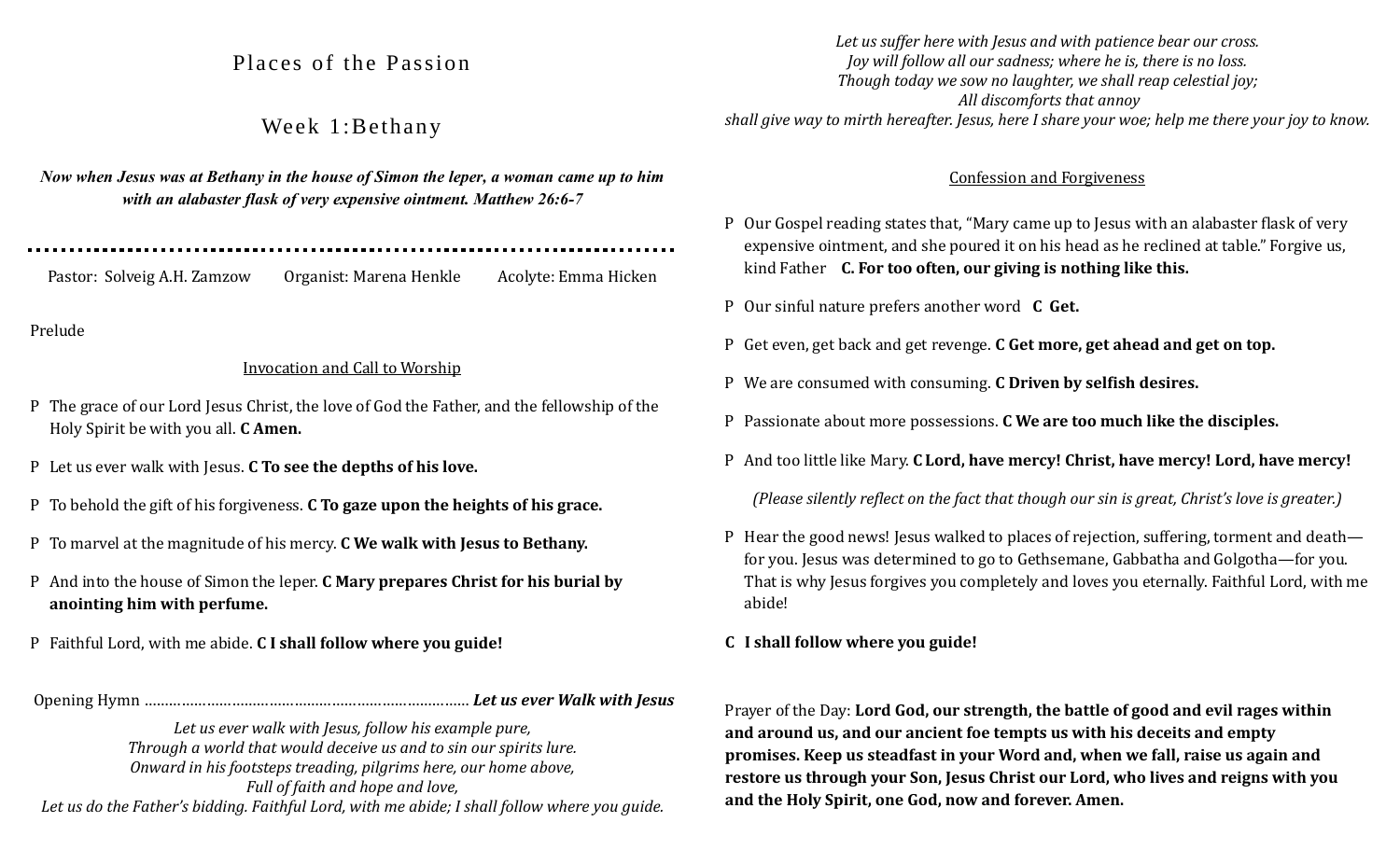Old Testament Reading … Exodus 36:1-7

Epistle Reading … 2 Corinthians 8:1-5

Gospel Reading … Matthew 26:6-13

## HYMN………………………………………………………………………*When I Survey the Wondrous Cross*

*When I survey the wondrous cross on which the Prince of glory died, My richest gain I count but loss, and pour contempt on all my pride.*

*Forbid it, Lord, that I should boast, save in the death of Christ my God; All the vain things that charm me most, I sacrifice them to his blood.*

*See from his head, his hands, his feet, sorrow and love flow mingled down! Did e'er such love and sorrow meet, or thorns compose so rich a crown?*

*Were the whole realm of nature mine, that were a offering far too small; Love so amazing, so divine, demands my soul, my life, my all.*

Sermon

# **C To know the freedom that comes with generosity.**

- P To give like the Israelites who continued to bring freewill offerings morning after morning.
- **C To give like the Macedonians who urgently pleaded for the privilege of sharing.**
- P To give like Mary, joyfully, exceedingly and lavishly.

# **C To give like Jesus, lovingly, faithfully and abundantly.**

- P Father, we recall the words of our Savior, "I tell you the truth, wherever this Gospel is preached throughout the world, what she has done will also be told, in memory of her." And so we pray,
- **C Take my love, my Lord, I pour.**
- P At your feet its treasure store.
- **C Take myself and I will be.**
- P Ever, only, all for thee.
- **C Jesus, let me faithful be, life eternal grant to me. Amen.**

## Lord's Prayer

# Benediction

- P Jesus invites us to walk with him to Bethany, a place of great suffering and a place of great love. We will walk with Jesus all the way to the empty tomb—and Resurrection victory.
- **C Let us ever walk with Jesus!**

## Prayers

- P Onward in Christ's footsteps treading, pilgrims here, our home above. Full of faith and hope and love. Let us do the Father's bidding. And so we pray. Gracious God, give us generous hearts.
- **C To give without counting the cost.**
- P To share without expecting anything in return.
- **C To hold all of our treasures with open hands.**
- P To have Gospel priorities and align our life, our love and our time in their light.